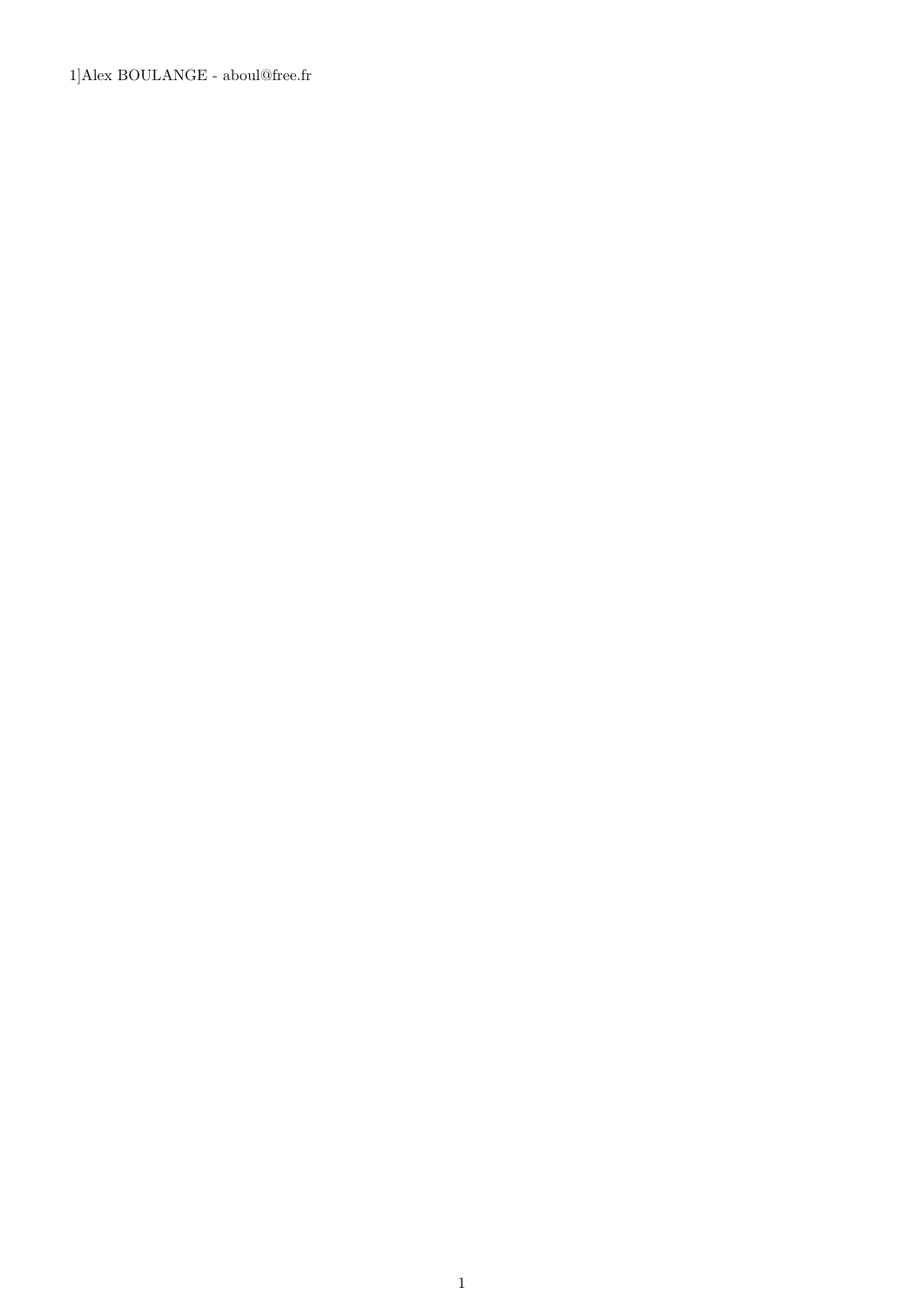## automl R package vignette

 $\begin{bmatrix} 1 & 0 & 0 \\ 0 & 0 & 0 \\ 0 & 0 & 0 \\ 0 & 0 & 0 \\ 0 & 0 & 0 \\ 0 & 0 & 0 \\ 0 & 0 & 0 \\ 0 & 0 & 0 \\ 0 & 0 & 0 & 0 \\ 0 & 0 & 0 & 0 \\ 0 & 0 & 0 & 0 \\ 0 & 0 & 0 & 0 \\ 0 & 0 & 0 & 0 & 0 \\ 0 & 0 & 0 & 0 & 0 \\ 0 & 0 & 0 & 0 & 0 \\ 0 & 0 & 0 & 0 & 0 \\ 0 & 0 & 0 & 0 & 0 \\ 0 & 0 & 0 & 0 & 0 \\ 0 &$ 

January 16, 2020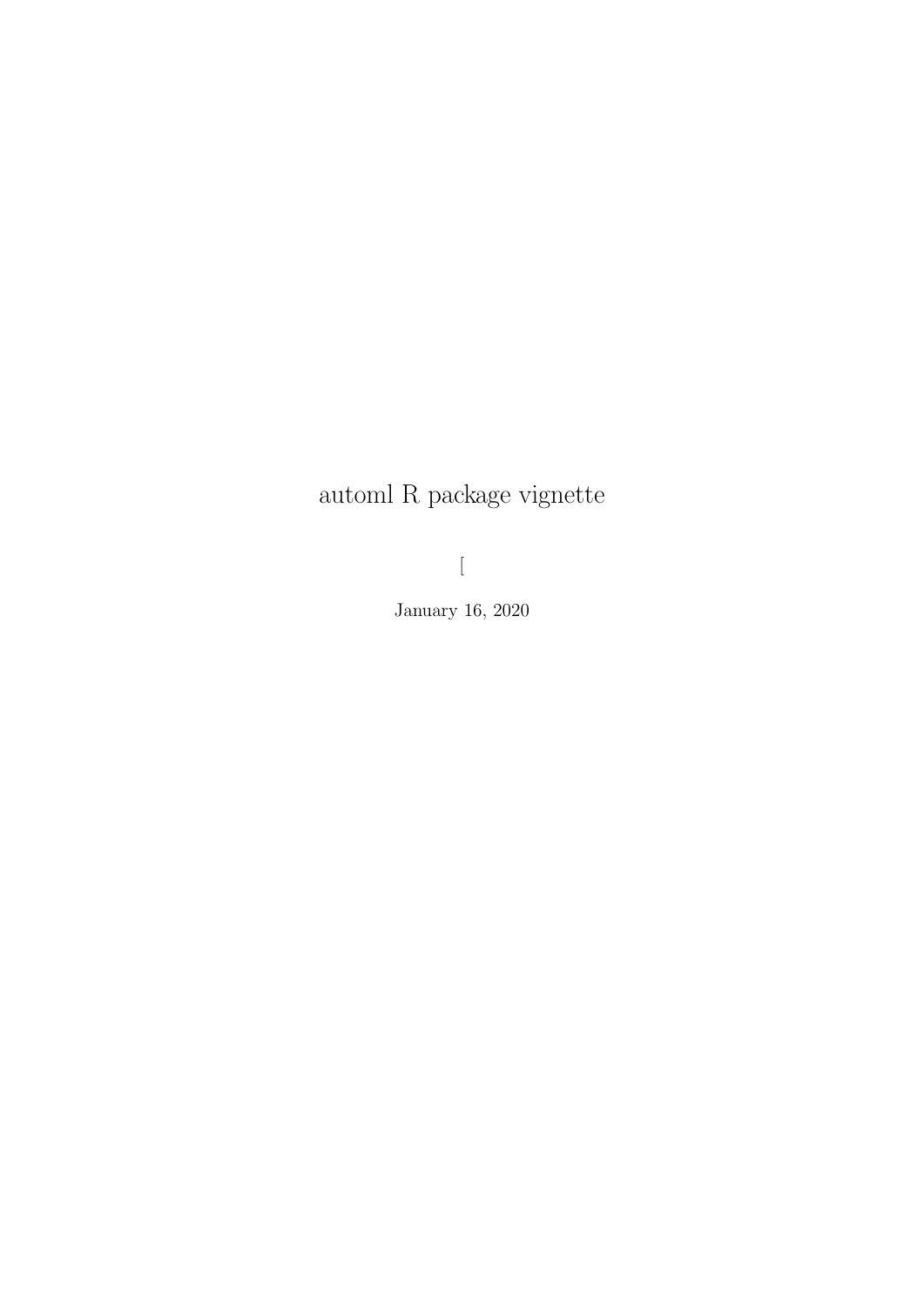# **Contents**

| 0.1           |                                                                                                                                                             | $\mathfrak{D}$ |
|---------------|-------------------------------------------------------------------------------------------------------------------------------------------------------------|----------------|
| $0.2\,$       |                                                                                                                                                             | $\overline{2}$ |
|               | 021                                                                                                                                                         | $\overline{2}$ |
|               | 0.2.2                                                                                                                                                       | $\overline{2}$ |
|               | 0.2.3                                                                                                                                                       | $\mathcal{D}$  |
|               | 0.2.4                                                                                                                                                       | 3              |
|               | 0.2.5<br>Mix 1: hyperparameters tuning with PSO $\ldots$ , $\ldots$ , $\ldots$ , $\ldots$ , $\ldots$ , $\ldots$ , $\ldots$ , $\ldots$ , $\ldots$ , $\ldots$ | 3              |
|               | 0.2.6                                                                                                                                                       | $\overline{4}$ |
| 0.3           |                                                                                                                                                             | 4              |
|               | fit a regression model manually (hard way) $\dots \dots \dots \dots \dots \dots \dots \dots \dots \dots \dots \dots \dots \dots$<br>0.3.1                   | $\overline{4}$ |
|               | fit a regression model automatically (easy way, Mix 1) $\dots \dots \dots \dots \dots \dots \dots \dots \dots \dots \dots$<br>0.3.2                         | -5             |
|               | fit a regression model experimentally (experimental way, Mix 2) $\ldots \ldots \ldots \ldots \ldots \ldots \ldots$<br>0.3.3                                 | -6             |
|               | fit a regression model with custom cost (experimental way, Mix 2) $\ldots \ldots \ldots \ldots \ldots \ldots \ldots$<br>0.3.4                               | -7             |
|               | fit a classification model with softmax (Mix 2) $\ldots \ldots \ldots \ldots \ldots \ldots \ldots \ldots \ldots \ldots \ldots$<br>0.3.5                     | 7              |
|               | 0.3.6                                                                                                                                                       | 8              |
|               | 0.3.7                                                                                                                                                       | -9             |
|               | 0.3.8                                                                                                                                                       | -9             |
| $0.4^{\circ}$ |                                                                                                                                                             | - 10           |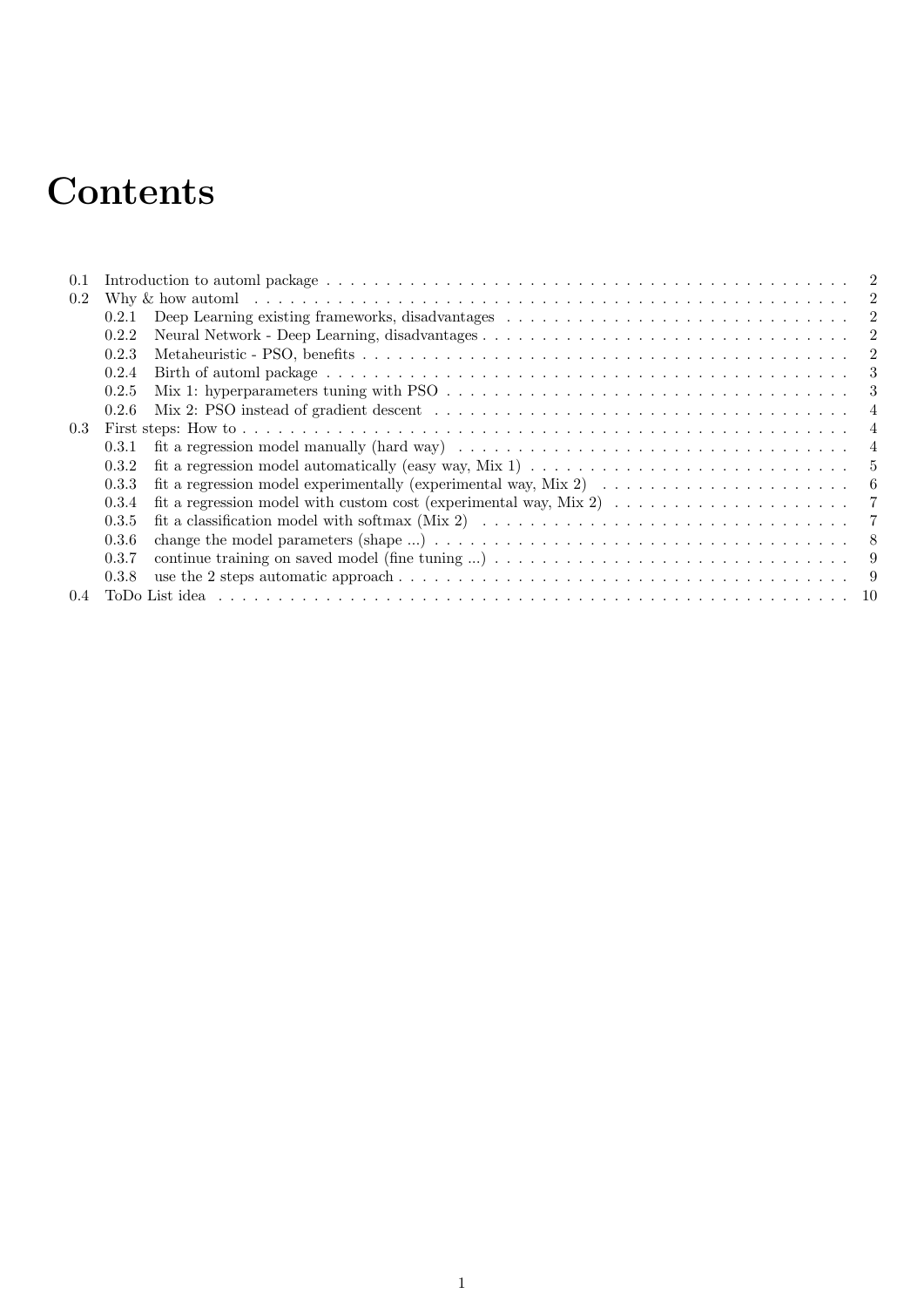## 0.1 Introduction to automl package

This document is intended to answer the following questions; why & how automl and how to use it

automl package provides:

-Deep Learning last tricks (those who have taken Andrew NG $\tilde{A}Z$ s MOOC on Coursera will be in familiar territory) -hyperparameters autotune with metaheuristic (PSO)

-experimental stuff and more to come (you $\hat{A} \tilde{Z}$ re welcome as coauthor!)

## 0.2 Why & how automl

## 0.2.1 Deep Learning existing frameworks, disadvantages

Deploying and maintaining most Deep Learning frameworks means: Python... R language is so simple to install and maintain in production environments that it is obvious to use a pure R based package for deep learning !

## 0.2.2 Neural Network - Deep Learning, disadvantages

#### Disadvantages :

1st disadvantage: you have to test manually different combinations of parameters (number of layers, nodes, activation function, etc ...) and then also tune manually hyper parameters for training (learning rate, momentum, mini batch size, etc ...) 2nd disadvantage: only for those who are not mathematicians, calculating derivative in case of new cost or activation function, may by an issue.



## 0.2.3 Metaheuristic - PSO, benefits

The Particle Swarm Optimization algorithm is a great and simple one. In a few words, the first step consists in throwing randomly a set of particles in a space and the next steps consist in discovering the best solution while converging.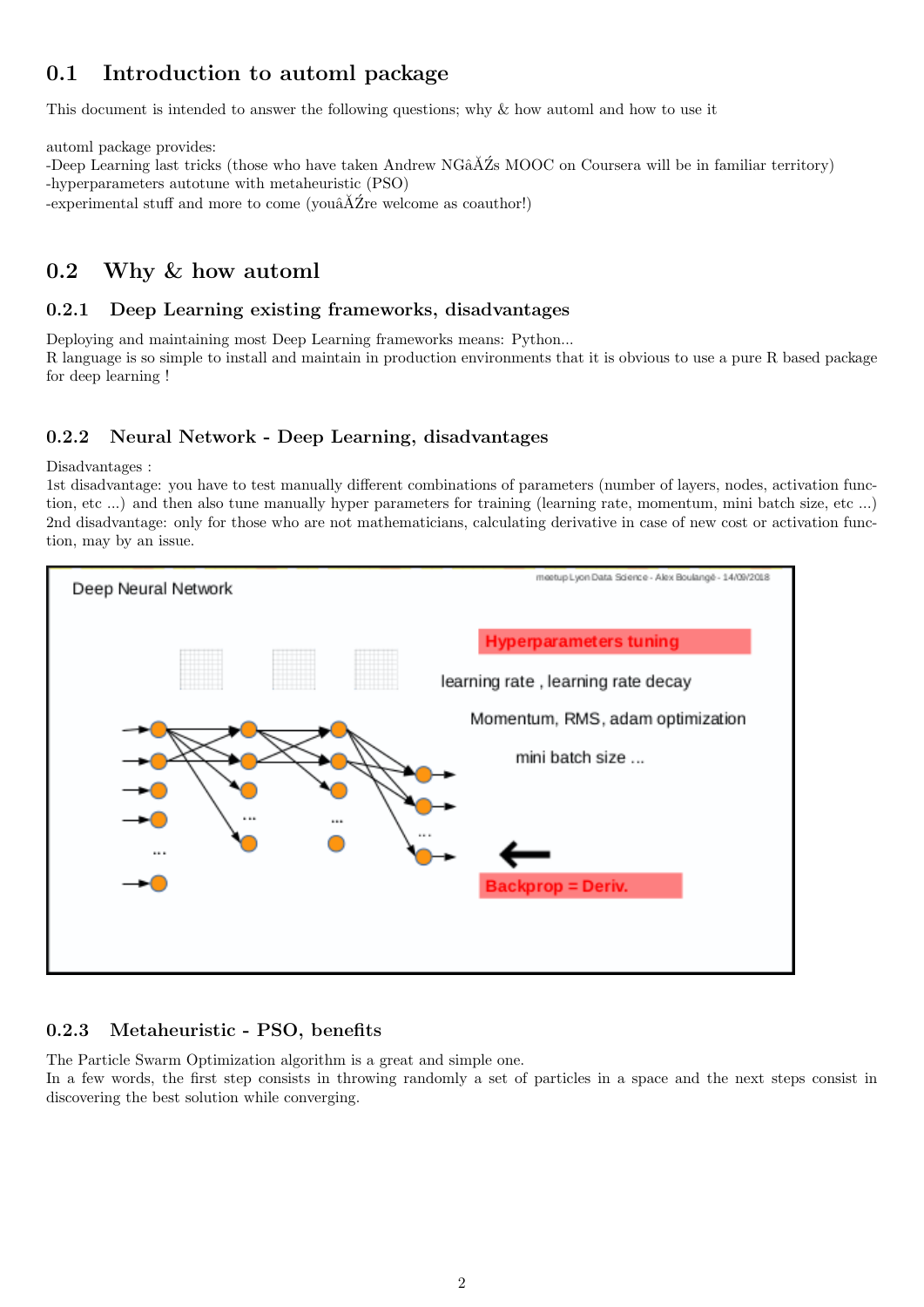

video tutorial from Yarpiz is a great ressource

## 0.2.4 Birth of automl package

automl package was born from the idea to use metaheuristic PSO to address the identified disadvantages above. And last but not the least reason: use R and R only :-)

3 functions are available:

- automl train manual: the manual mode to train a model

- automl\_train: the automatic mode to train model

- automl predict: the prediction function to apply a trained model on datas

## 0.2.5 Mix 1: hyperparameters tuning with PSO

Mix 1 consists in using PSO algorithm to optimize the hyperparameters: each particle corresponds to a set of hyperparameters.

The automl\_train function was made to do that.

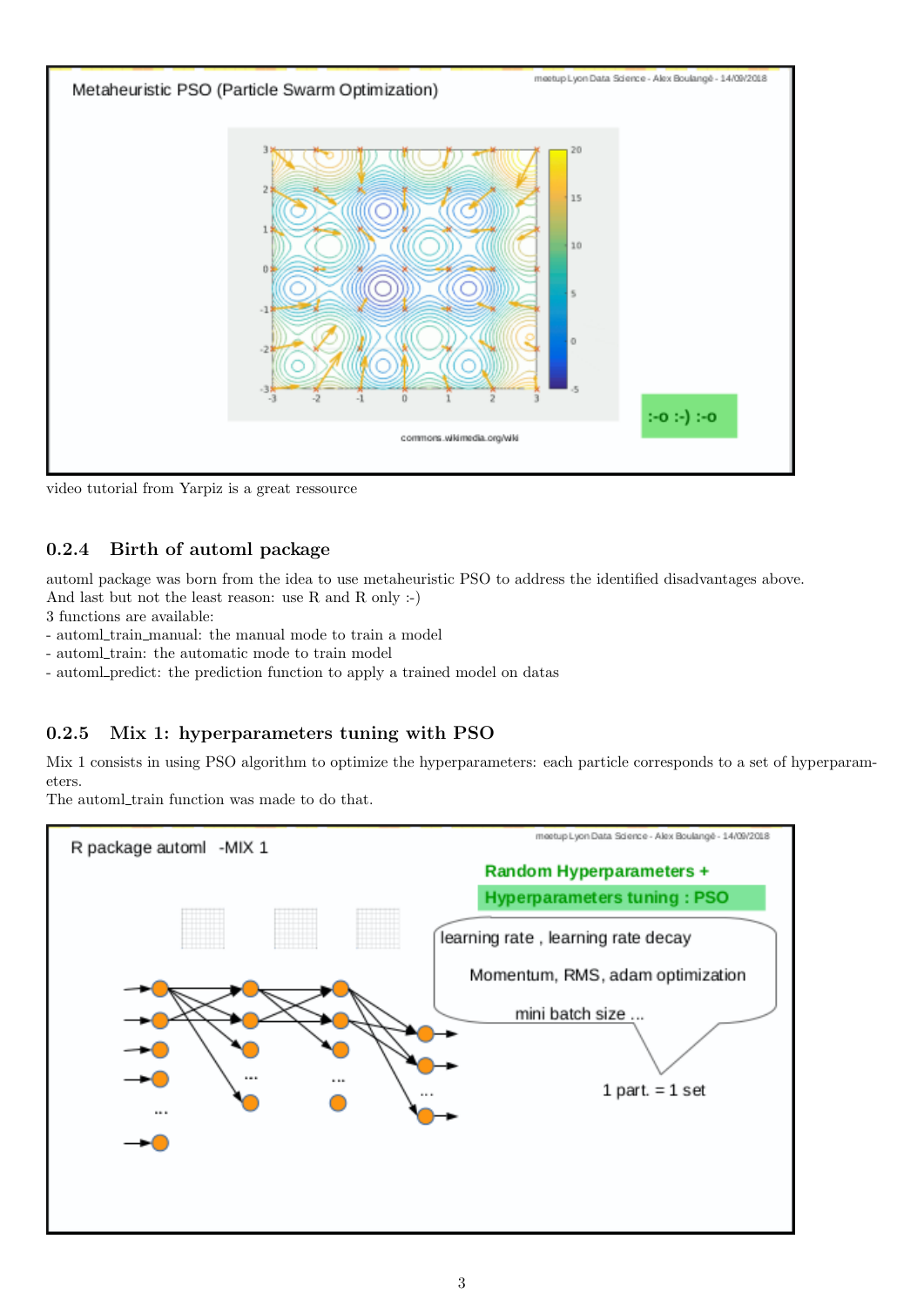#### 0.2.6 Mix 2: PSO instead of gradient descent

Mix 2 is experimental, it consists in using PSO algorithm to optimize the weights of Neural Network in place of gradient descent: each particle corresponds to a set of neural network weights matrices. The automl\_train\_manual function do that too.



## 0.3 First steps: How to

For those who will laugh at seeing deep learning with one hidden layer and the Iris data set of 150 records, I will say: you're perfectly right :-)

The goal at this stage is simply to take the first steps

#### 0.3.1 fit a regression model manually (hard way)

Subject: predict Sepal.Length given other Iris parameters 1st with gradient descent and default hyperparameters value for learning rate (0.001) and mini batch size (32)

```
data(iris)
xmat <- cbind(iris[,2:4], as.numeric(iris$Species))
ymat \leftarrow iris[, 1]amlmodel \leq automl_train_manual(Xref = xmat, Yref = ymat)
(cost: mse)
cost epoch10: 20.9340400047156 (cv cost: 25.205632342013) (LR: 0.001 )
cost epoch20: 20.6280923387762 (cv cost: 23.8214521197268) (LR: 0.001 )
cost epoch30: 20.3222407903838 (cv cost: 22.1899741289456) (LR: 0.001 )
cost epoch40: 20.0217966054298 (cv cost: 21.3908446693146) (LR: 0.001 )
cost epoch50: 19.7584058034009 (cv cost: 20.7170232035934) (LR: 0.001 )
   dim X: ...
res \le cbind(ymat, automl_predict(model = amlmodel, X = xmat))
colnames(res) <- c('actual', 'predict')
head(res)
    actual predict
[1,] 5.1 -2.063614[2,] 4.9 -2.487673
```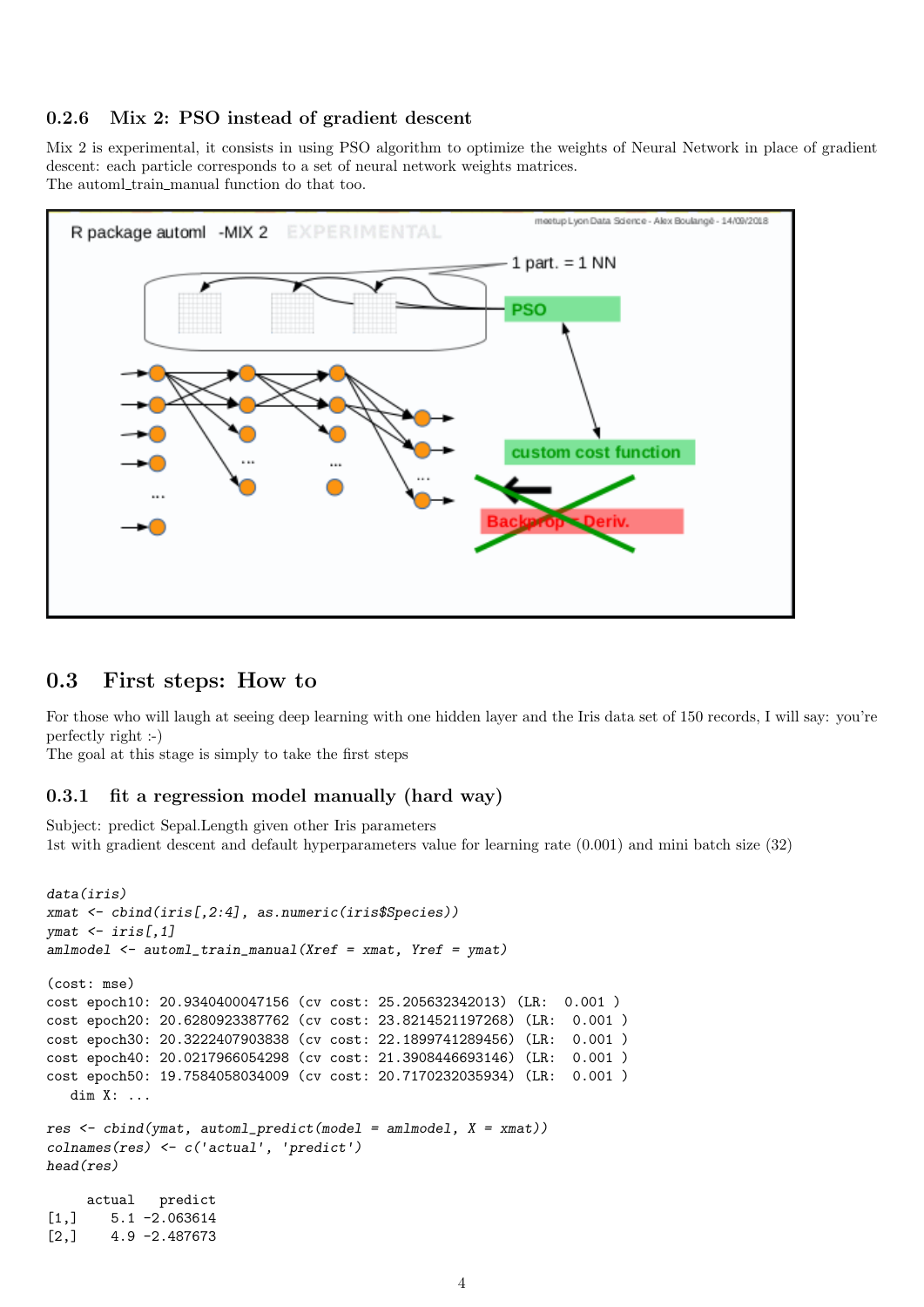$[3,]$  4.7 -2.471912<br> $[4.1$  4.6 -2.281035 [4,] 4.6 -2.281035  $[5.]$   $5.0 -1.956937$ [6,] 5.4 -1.729314

:-[] no pain, no gain ...

After some manual fine tuning on learning rate, mini batch size and iterations number (epochs):

```
data(iris)
xmat <- cbind(iris[,2:4], as.numeric(iris$Species))
ymat \le iris[,1]
amlmodel <- automl_train_manual(Xref = xmat, Yref = ymat,
                               hpar = list(learningrate = 0.01,minibatchsize = 2^2,
                                           numiterations = 30))
(cost: mse)
cost epoch10: 5.55679482839698 (cv cost: 4.87492997304325) (LR: 0.01 )
cost epoch20: 1.64996951479802 (cv cost: 1.50339773126712) (LR: 0.01 )
cost epoch30: 0.647727077375946 (cv cost: 0.60142564484723) (LR: 0.01 )
  dim X: ...
res \le - cbind(ymat, automl_predict(model = amlmodel, X = xmat))
colnames(res) <- c('actual', 'predict')
head(res)
    actual predict
[1,] 5.1 4.478478
[2,] 4.9 4.215683
[3,] 4.7 4.275902
[4,] 4.6 4.313141
[5,] 5.0 4.531038
[6,] 5.4 4.742847
```
Better result, but with human efforts!

## 0.3.2 fit a regression model automatically (easy way, Mix 1)

Same subject: predict Sepal.Length given other Iris parameters

```
data(iris)
xmat <- as.matrix(cbind(iris[,2:4], as.numeric(iris$Species)))
ymat \le iris[,1]
start.time <- Sys.time()
amlmodel <- automl_train(Xref = xmat, Yref = ymat,
                         autopar = list(psopartpopsize = 15,
                                        numiterations = 5,
                                        auto_layers_max = 1,
                                        nbcores = 4)end.time <- Sys.time()
cat(paste('time ellapped:', end.time - start.time, '\n'))(cost: mse)
iteration 1 particle 1 weighted err: 22.20611 (train: 20.93004 cvalid: 17.73985 ) BEST MODEL KEPT
iteration 1 particle 2 weighted err: 21.48398 (train: 20.87709 cvalid: 19.35987 ) BEST MODEL KEPT
iteration 1 particle 3 weighted err: 22.98075 (train: 20.96822 cvalid: 15.9369 )
iteration 1 particle 4 weighted err: 22.64428 (train: 21.44958 cvalid: 22.19627 )
iteration 1 particle 5 weighted err: 22.03677 (train: 20.83123 cvalid: 17.81739 )
iteration 1 particle 6 weighted err: 22.30679 (train: 21.02051 cvalid: 17.80482 )
iteration 1 particle 7 weighted err: 22.15835 (train: 20.67513 cvalid: 16.96709 )
iteration 1 particle 8 weighted err: 21.04265 (train: 20.1281 cvalid: 17.84174 ) BEST MODEL KEPT
```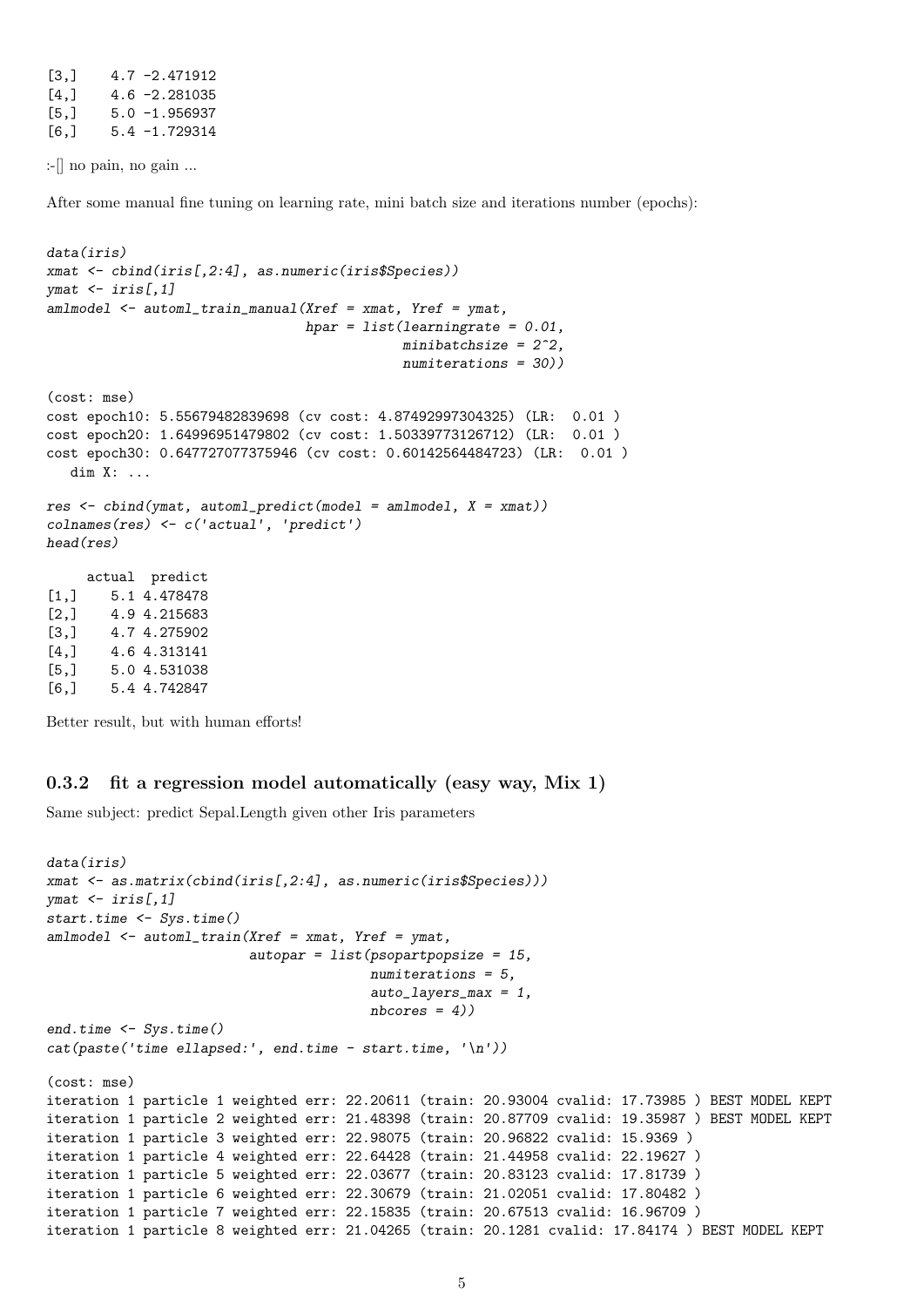```
iteration 1 particle 9 weighted err: 21.0425 (train: 20.72162 cvalid: 19.91941 ) BEST MODEL KEPT
iteration 1 particle 10 weighted err: 13.78127 (train: 13.54355 cvalid: 12.94923 ) BEST MODEL KEPT
iteration 1 particle 11 weighted err: 20.34595 (train: 19.54807 cvalid: 17.55337 )
iteration 1 particle 12 weighted err: 21.86865 (train: 20.99222 cvalid: 18.80114 )
iteration 1 particle 13 weighted err: 14.11782 (train: 13.54468 cvalid: 12.11184 )
iteration 1 particle 14 weighted err: 23.71203 (train: 20.88439 cvalid: 13.81528 )
iteration 1 particle 15 weighted err: 22.20701 (train: 20.90727 cvalid: 17.65792 )
...
iteration 4 particle 1 weighted err: 12.94662 (train: 4.40029 cvalid: 9.74174 )
iteration 4 particle 2 weighted err: 18.67702 (train: 17.28413 cvalid: 18.15469 )
iteration 4 particle 3 weighted err: 0.76426 (train: 0.01617 cvalid: 0.48373 )
iteration 4 particle 4 weighted err: 11.2243 (train: 11.00578 cvalid: 10.45947 )
iteration 4 particle 5 weighted err: 1.93528 (train: 0.00141 cvalid: 1.21008 )
iteration 4 particle 6 weighted err: 17.89662 (train: 17.65917 cvalid: 17.06555 )
iteration 4 particle 7 weighted err: 0.49851 (train: 0.42819 cvalid: 0.47214 ) BEST MODEL KEPT
...
time ellapsed: 1.84548579454422
res \le - cbind(ymat, automl_predict(model = amlmodel, X = xmat))
colnames(res) <- c('actual', 'predict')
head(res)
    actual predict
[1,] 5.1 4.975551
[2,] 4.9 4.667541
[3,] 4.7 4.735524
[4,] 4.6 4.784364
[5,] 5.0 5.037152
[6,] 5.4 5.325999
```
It's even better, with no human efforts but machine time Windows users won't benefit from parallelization, the function uses parallel package included with R base...

#### 0.3.3 fit a regression model experimentally (experimental way, Mix 2)

Same subject: predict Sepal.Length given other Iris parameters

```
data(iris)
xmat <- as.matrix(cbind(iris[,2:4], as.numeric(iris$Species)))
ymat <- iris[,1]
amlmodel <- automl_train_manual(Xref = xmat, Yref = ymat,
                               hpar = list(modesec = 'trainingso',numiterations = 30,
                                           psopartpopsize = 50)(cost: mse)
cost epoch10: 0.113576786377019 (cv cost: 0.0967069106128153) (LR: 0 )
cost epoch20: 0.0595472259640828 (cv cost: 0.0831404427407914) (LR: 0 )
cost epoch30: 0.0494578776185938 (cv cost: 0.0538888075333611) (LR: 0 )
  dim X: ...
res \le - cbind(ymat, automl_predict(model = amlmodel, X = xmat))
colnames(res) <- c('actual', 'predict')
head(res)
    actual predict
[1,] 5.1 5.028114
[2,] 4.9 4.673366
[3,] 4.7 4.738188
[4,] 4.6 4.821392
[5,] 5.0 5.099064
[6,] 5.4 5.277315
```
Pretty good too, even better!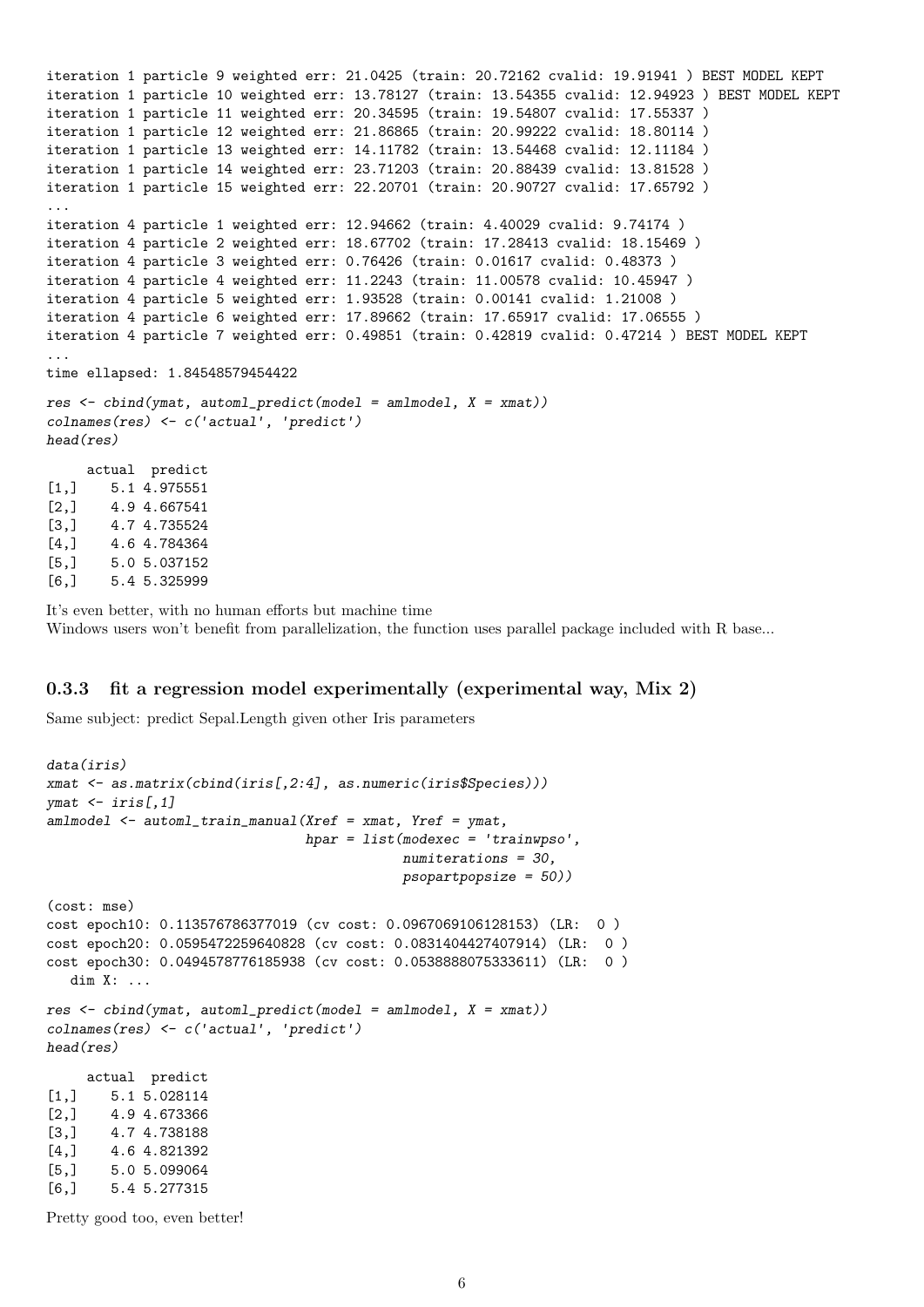#### 0.3.4 fit a regression model with custom cost (experimental way, Mix 2)

Same subject: predict Sepal.Length given other Iris parameters Let's try with Mean Absolute Percentage Error instead of Mean Square Error

```
data(iris)
xmat <- as.matrix(cbind(iris[,2:4], as.numeric(iris$Species)))
ymat <- iris[,1]
f \leftarrow 'J = abs((y - yhat)/y)'f \leftarrow c(f, 'J=sum(J[]is.infinite(J)],na.rm=TRUE)')f \leftarrow c(f, 'J=(J/\text{length}(y))')f \leftarrow paste(f, collapse = ';')
amlmodel <- automl_train_manual(Xref = xmat, Yref = ymat,
                                 hpar = list(modesec = 'trainwpso',numiterations = 30,
                                             psopartpopsize = 50,
                                              costcustformul = f))
(cost: custom)
cost epoch10: 0.901580275333795 (cv cost: 1.15936129555304) (LR: 0 )
cost epoch20: 0.890142834441629 (cv cost: 1.24167078564786) (LR: 0 )
cost epoch30: 0.886088388448652 (cv cost: 1.22756121243449) (LR: 0 )
   dim X: ...
res \le - cbind(ymat, automl_predict(model = amlmodel, X = xmat))
colnames(res) <- c('actual', 'predict')
head(res)
    actual predict
[1,] 5.1 4.693915
[2,] 4.9 4.470968
[3,] 4.7 4.482036
[4,] 4.6 4.593667
[5,] 5.0 4.738504
[6,] 5.4 4.914144
```
## 0.3.5 fit a classification model with softmax (Mix 2)

Subject: predict Species given other Iris parameters Softmax is available with PSO, no derivative needed ;-)

```
data(iris)
x \text{mat} = \text{iris}[1:4]lab2pred <- levels(iris$Species)
lghlab <- length(lab2pred)
iris$Species <- as.numeric(iris$Species)
ymat \leq matrix(seq(from = 1, to = lghlab, by = 1), nrow(xmat), lghlab, byrow = TRUE)
ymat <- (ymat == as.numeric(iris$Species)) + 0
amlmodel <- automl_train_manual(Xref = xmat, Yref = ymat,
                                hpar = list(modesec = 'trainwpso',layersshape = c(10, 0),
                                             layersacttype = c('relu', 'softmax'),layersdropoprob = c(0, 0),
                                             numiterations = 50,
                                            psopartpopsize = 50))
(cost: crossentropy)
cost epoch10: 0.373706545886467 (cv cost: 0.36117608867856) (LR: 0 )
cost epoch20: 0.267034060152876 (cv cost: 0.163635821437066) (LR: 0 )
cost epoch30: 0.212054571476337 (cv cost: 0.112664100290429) (LR: 0 )
cost epoch40: 0.154158717402463 (cv cost: 0.102895917099299) (LR: 0 )
cost epoch50: 0.141037927317585 (cv cost: 0.0864623836595045) (LR: 0 )
  dim X: ...
```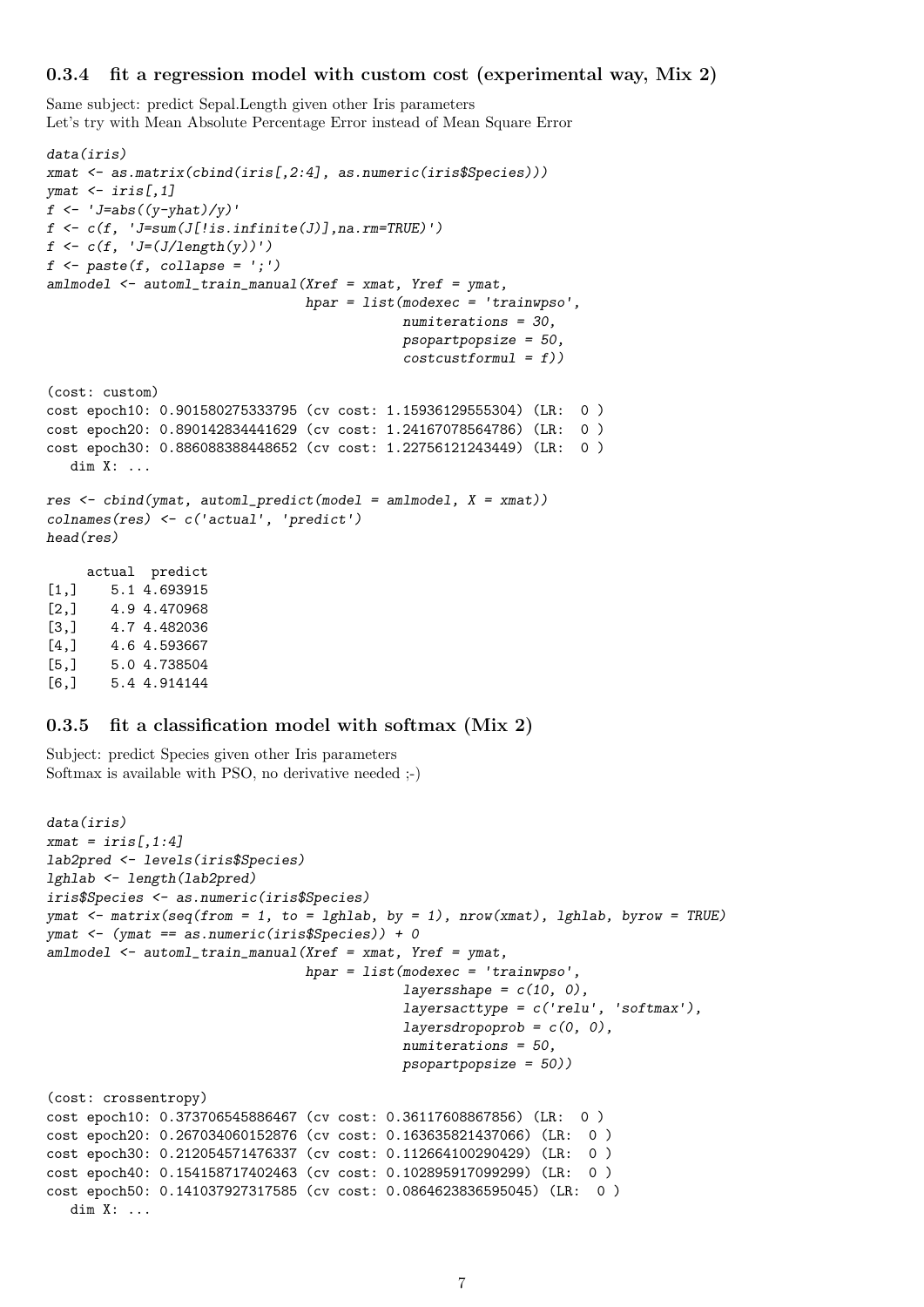```
res \le cbind(ymat, automl_predict(model = amlmodel, X = xmat))
collnames(res) <- c(paste('act',lab2pred, sep = '-''),paste('pred'.lab2pred. sep = ''))
head(res)
tail(res)
 act_setosa act_versicolor act_virginica pred_setosa pred_versicolor pred_virginica
1 1 0 0 0.9863481 0.003268881 0.010383018
2 1 0 0 0.9897295 0.003387193 0.006883349
3 1 0 0 0.9856347 0.002025946 0.012339349
4 1 0 0 0.9819881 0.004638452 0.013373451
5 1 0 0 0.9827623 0.003115452 0.014122277
6 1 0 0 0.9329747 0.031624836 0.035400439
  act_setosa act_versicolor act_virginica pred_setosa pred_versicolor pred_virginica
145 0 0 1 0.02549091 2.877957e-05 0.9744803
146 0 0 1 0.08146753 2.005664e-03 0.9165268
147 0 0 1 0.05465750 1.979652e-02 0.9255460
148 0 0 0 1 0.06040415 1.974869e-02 0.9198472<br>149 0 0 0 1 0.02318048 4.133826e-04 0.9764061<br>150 0 0 1 0.03696852 5.230936e-02 0.9107221
149 0 0 0 1 0.02318048 4.133826e-04
150 0 0 0 1 0.03696852 5.230936e-02
```
#### 0.3.6 change the model parameters (shape ...)

Same subject: predict Species given other Iris parameters 1st example: with gradient descent and 2 hidden layers containing 10 nodes, with various activation functions for hidden layers

```
data(iris)
x \text{mat} = \text{iris}[, 1:4]lab2pred <- levels(iris$Species)
lghlab <- length(lab2pred)
iris$Species <- as.numeric(iris$Species)
ymat \leq matrix(seq(from = 1, to = lghlab, by = 1), nrow(xmat), lghlab, byrow = TRUE)
ymat <- (ymat == as.numeric(iris$Species)) + 0
amlmodel <- automl_train_manual(
                Xref = xmat, Yref = ymat,hpar = list(layersshape = c(10, 10, 0),
                    layersacttype = c('tanh', 'relu', ''),layersdropoprob = c(0, 0, 0))
                )
```
nb: last activation type may be left to blank (it will be set automatically)

2nd example: with gradient descent and no hidden layer (logistic regression)

```
data(iris)
xmat = iris[,1:4]
lab2pred <- levels(iris$Species)
lghlab <- length(lab2pred)
iris$Species <- as.numeric(iris$Species)
ymat \leq matrix(seq(from = 1, to = lghlab, by = 1), nrow(xmat), lghlab, byrow = TRUE)
ymat <- (ymat == as.numeric(iris$Species)) + 0
amlmodel <- automl_train_manual(Xref = xmat, Yref = ymat,
                                hpar = list(layersshape = c(0),layers^\prime = c('sigmoid'),layersdropoprob = c(0)))(cost: crossentropy)
cost epoch10: 2.41256625698174 (cv cost: 1.52787772773656) (LR: 0.001 )
cost epoch20: 2.39487960709668 (cv cost: 1.30539484912328) (LR: 0.001 )
```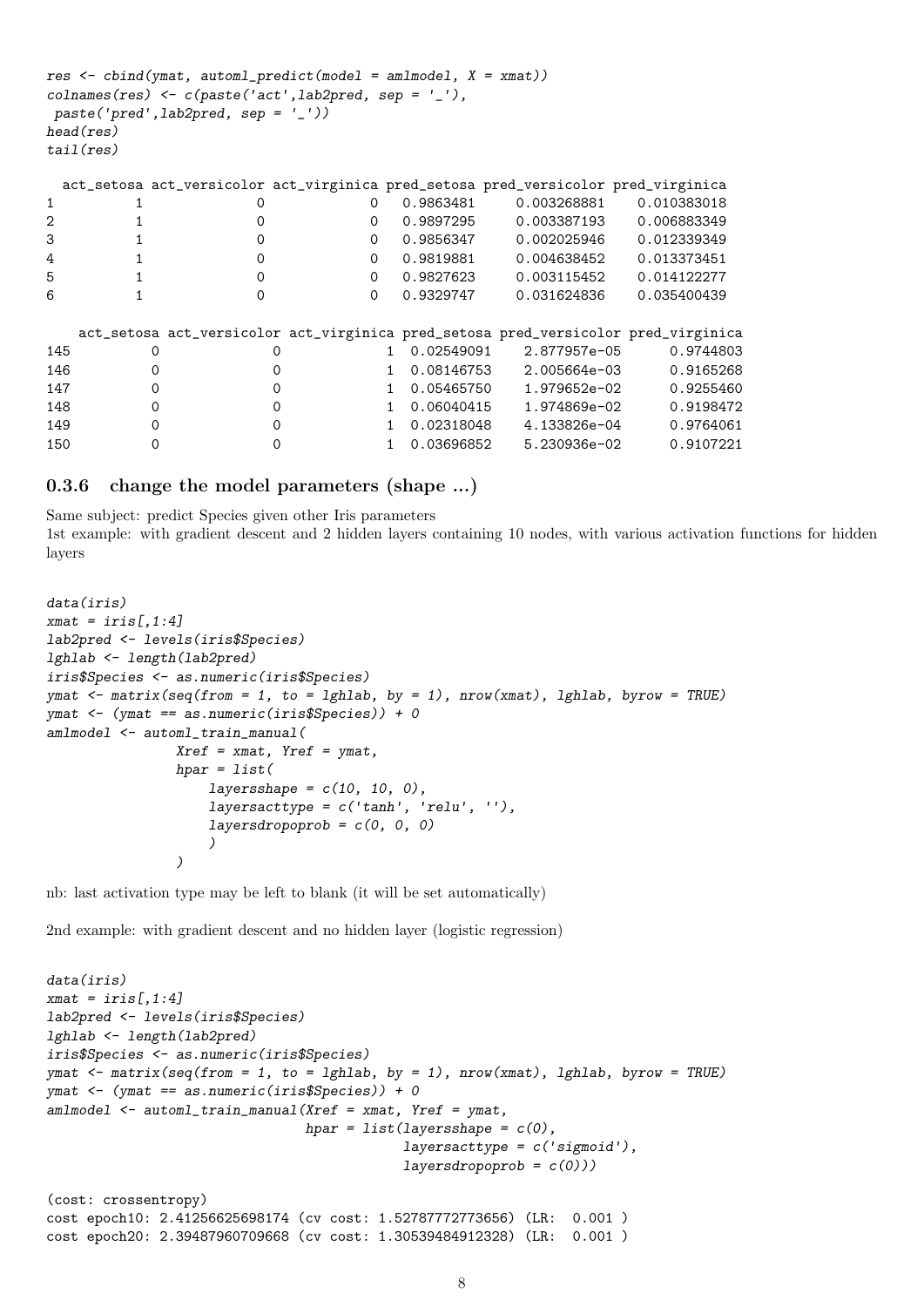```
cost epoch30: 2.37790838174604 (cv cost: 0.914874371089546) (LR: 0.001 )
cost epoch40: 2.36237291354489 (cv cost: 1.23368286521283) (LR: 0.001 )
cost epoch50: 2.34978864866666 (cv cost: 1.26105975399258) (LR: 0.001 )
  dim X: ...
```
amlmodelsaved <- amlmodel

We saved the model to continue training later (see below in next section)

#### 0.3.7 continue training on saved model (fine tuning ...)

Subject: continue training on saved model (model saved above in last section)

```
amlmodel <- automl_train_manual(Xref = xmat, Yref = ymat,
                               hpar = list(numiterations = 100,psopartpopsize = 50),
                               mdlref = amlmodelsaved)
(cost: crossentropy)
cost epoch10: 2.33948479711291 (cv cost: 1.3572198299724) (LR: 0.001 )
cost epoch20: 2.32669285753264 (cv cost: 1.30152708067868) (LR: 0.001 )
cost epoch30: 2.31504805288479 (cv cost: 1.29552449383989) (LR: 0.001 )
cost epoch40: 2.30430035748777 (cv cost: 1.29397405747142) (LR: 0.001 )
cost epoch50: 2.29430374216071 (cv cost: 1.29240693651625) (LR: 0.001 )
cost epoch60: 2.28495815493859 (cv cost: 1.29246202979512) (LR: 0.001 )
cost epoch70: 2.27608005019126 (cv cost: 1.29620090185108) (LR: 0.001 )
cost epoch80: 2.26753980962059 (cv cost: 1.3019296243155) (LR: 0.001 )
cost epoch90: 2.25934270485252 (cv cost: 1.30591289162664) (LR: 0.001 )
cost epoch100: 2.25229290115905 (cv cost: 1.30730635529277) (LR: 0.001 )
  dim X: ...
```
We can see the error continuing to decrease from last training The training continued with the same parameters, but notice that we were able to change the number of iterations

#### 0.3.8 use the 2 steps automatic approach

Same subject: predict Species given other Iris parameters Let's try the automatic approach in 2 steps with the same Logistic Regression architecture; 1st step goal is performance, overfitting 2nd step is robustness, regularization

```
data(iris)
x \text{mat} = \text{iris} \lceil .1:4 \rceillab2pred <- levels(iris$Species)
lghlab <- length(lab2pred)
iris$Species <- as.numeric(iris$Species)
ymat \leq matrix(seq(from = 1, to = lghlab, by = 1), nrow(xmat), lghlab, byrow = TRUE)
ymat <- (ymat == as.numeric(iris$Species)) + 0
amlmodel \leq automl_train(Xref = xmat, Yref = ymat,
                                 hpar = list(layersshape = c(0),
                                              layersacttype = c('sigmoid'),
                                              layers dropoprob = c(0),
                                 autopar = list(auto_runtype = '2steps'))
STEP: 1 (overfitting)
(cost: crossentropy)
iteration 1 particle 1 weighted err: 2.42056 BEST MODEL KEPT
iteration 1 particle 2 weighted err: 2.40494 BEST MODEL KEPT
iteration 1 particle 3 weighted err: 2.41726
iteration 1 particle 4 weighted err: 2.42334
iteration 1 particle 5 weighted err: 2.4091
iteration 1 particle 6 weighted err: 2.41962
```